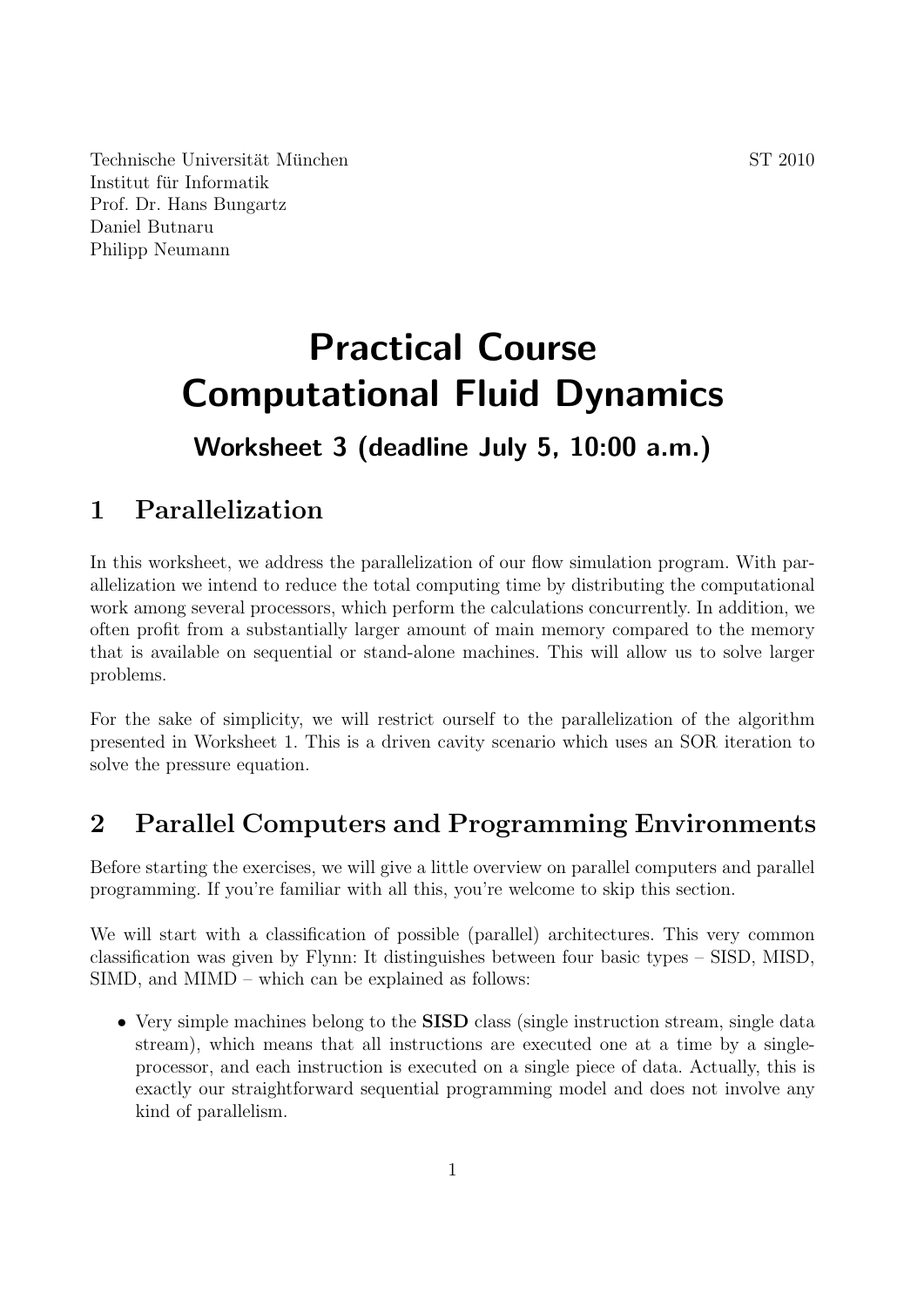- On a **MISD** type machine (multiple instruction stream, single data stream), different instructions can simultaneously operate on a single piece of data. Pipeline architectures belong to this type.
- In contrast, the **SIMD** class (single instruction stream, multiple data stream) is one of the two main architectures used for high performance computing. Representatives of this class are, basically, all vector computers (e.g. Fujitsu's VPP700 at LRZ). Vector operations are classical examples where such a machine is useful: a single instruction will be performed for all components of a vector at once (e.g. the *d* multiplications required for computing  $a \cdot x \in \mathbb{R}^d$  are computed simultanously). Nowadays, many regular CPUs include SIMD instructions, at least on a small scale. Some basic SSE instructions (streaming SIMD extensions) on a Pentium CPU, for example, allow the parallel execution of one floating point operation on a set of up to four floating point values.
- The most important class in the supercomputing sector is that of the MIMD computers (multiple instruction stream, multiple data stream). This class can be considered to contain the "true" parallel computers, since here each processor has its own instruction<br>and data streams. We see further discussion to within this extreme with new set to and data streams. We can further discriminate within this category with respect to the way the memory is addressed:
	- **–** computers with distributed memory (**MIMD distributed address space machines**)and
	- **–** computers with a global memory (**MIMD global address space machines**).

For programming such machines, there are two important paradigms: Either all nodes work on one (virtual) global memory or the nodes communicate via messages. The first paradigm fits perfectly to global address space architectures, whereas the latter one fits to distributed memory systems. Nevertheless, each programming paradigm might be applied on any architecture. In this Practical Course, we shall concentrate on distributed memory machines programmed by message passing, since on workstation or PC clusters, the distributed programming approach is most common, i.e. multiple parallel programs are run as processes or tasks on each processor. Data allocation occurs locally on each processor, and data exchange between individual processors is programmed explicitly with the help of respective instructions (send, receive, etc.). Programming of data communication is facilitated by communication libraries such as MPI (Message Passing Interface), which presents a hardwareindependent interface. Respective libraries are offered by different vendors, some of them free of charge, and are available for Fortran, C and C++ languages. We will explain the most important MPI commands throughout the next chapters and, especially, in the appendix.

To finish this introductory section, we would like to present two websites related to supercomputing. First, there is the list of the world's 500 currently fastest supercomputers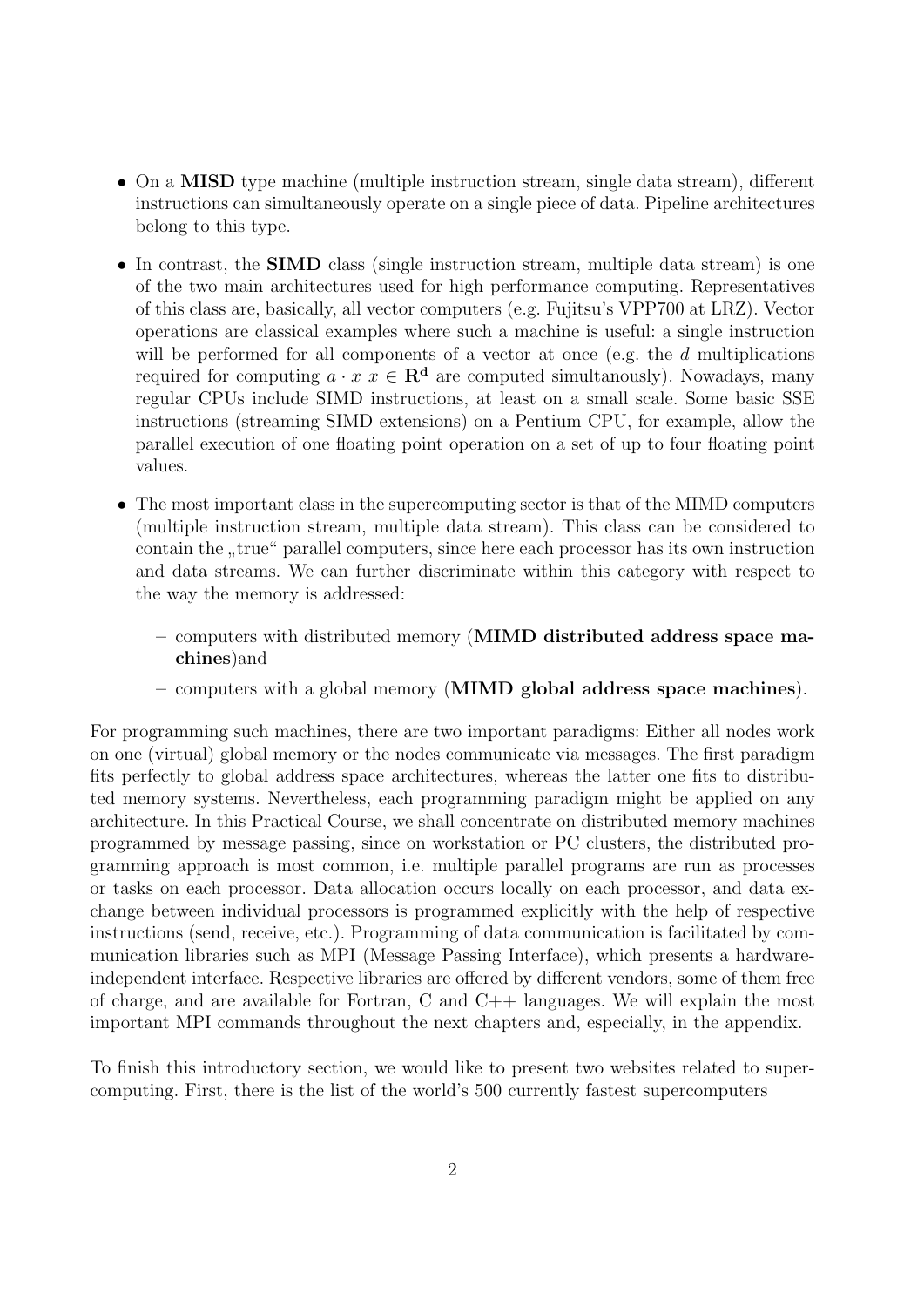http://www.netlib.org/benchmark/top500.html,

and second, the website

#### http://www.lrz-muenchen.de/services/compute/index.html

will familiarize you with the high performance computers at the LRZ in Munich, where probably the Hitachi machine SR8000-F1 (maybe already the new SGI ALTIX) and the Linux cluster are the most interesting. You can also find links for a good overview of construction, functional mechanisms and performance of parallel computers.

### **3 Domain Decomposition as a Parallelization Strategy**

A common approach to parallelize numerical algorithms for solving partial differential equations on MIMD architectures is to divide the computational domain  $\Omega$  into subdomains  $\Omega_1 \ldots \Omega_N$  and to treat each subdomain on a separate processor. The first so called *domain decomposition method* was developed in 1870 by H.A. Schwarz (a large class of domain decompositions is therefore referred to as Schwarz methods). Of course, in the 19th century, he did not invent this method to solve problems on a computer – instead, he was looking for means to find analytical solutions for PDEs.

In a strict sense, the term *domain decomposition* is used for a family of numerical methods that are based on solving a problem on each subdomain separately and combine these solutions to a global solution (in an iterative scheme, if necessary). Domain decomposition methods can be classified into overlapping and non-overlapping variants, depending on whether the individual subdomains overlap or not (see Figure 3.1). Moreover, we distinguish between additive and multiplicative domain decomposition methods. In multiplicative methods, the solutions of the subdomains are computed one after another, and the results from the previous subdomains may be used to compute that of the next domain. In contrast, additive methods compute the solution for all subdomains at once, and combine these solutions to obtain an update of the global solution. This option sounds especially attractive for parallelization!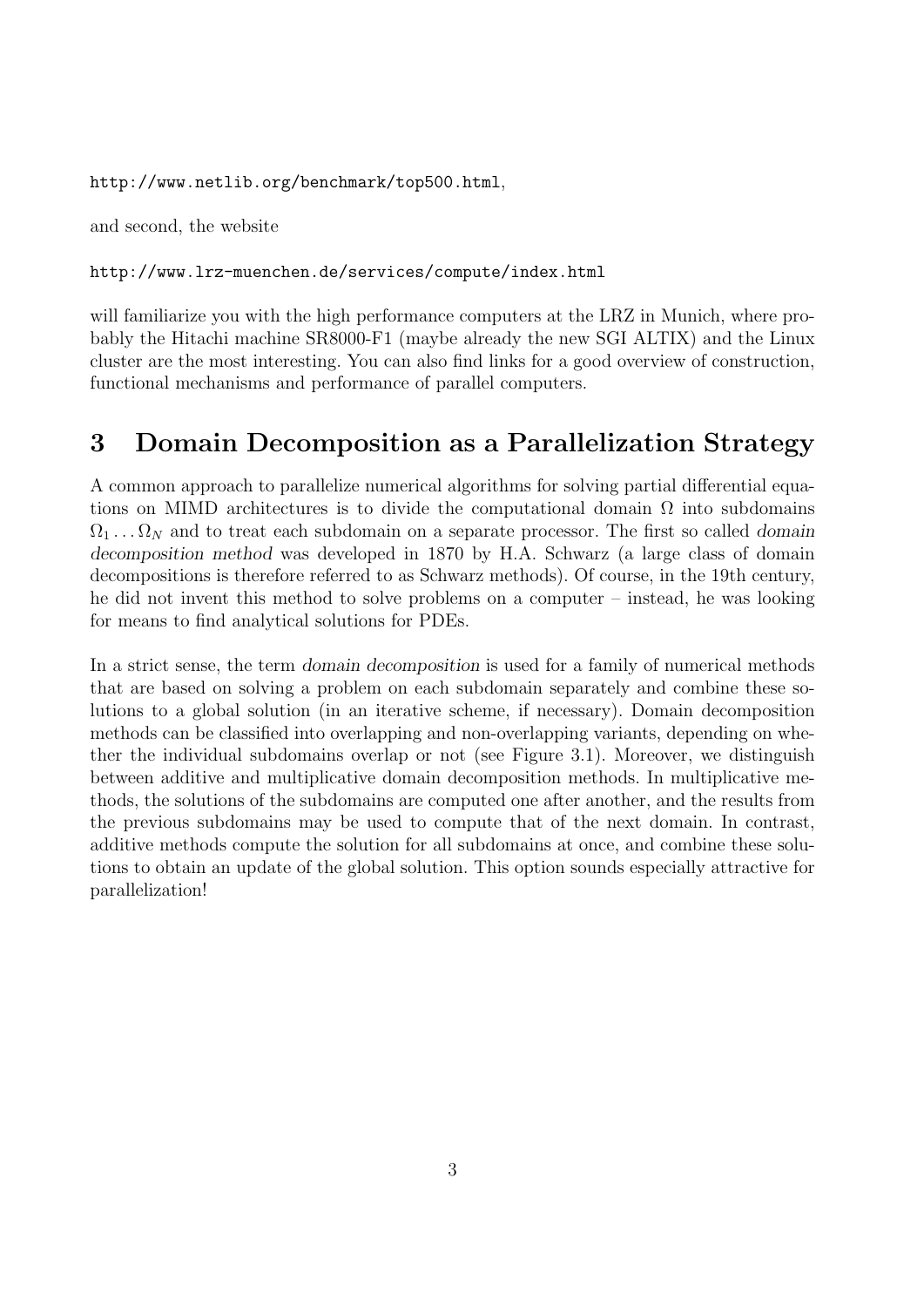

Abb. 3.1: Domain decomposition methods with non-overlapping (left) and overlapping (right) partitions

Thus, each subdomain is assigned to a process that approximately computes the unknowns belonging to this subdomain. Each individual process, therefore, no longer requires access to the whole data set, but rather to a part of it. All processes can work in parallel on their part of the global data. The resulting advantage is two-fold: execution time is reduced because several processors are sharing the work, and there is considerably more memory space available for the global problem than on sequential machines, because all processors can contribute their local memory.

The computig time will be reduced most efficiently, if the computing work is equally distributed among the processors. In our application, this is accomplished when the subdomains each processor has to compute are of equal size and contain the same number of unknowns.

To ensure convergence of the algorithm on the entire domain, there has to be some communication between the domains. An exchange of relevant data between processors becomes necessary at certain times. In the case of domain decomposition, this concerns primarily the values of unknowns at the boundaries of neighboring processes. Exchange of data between processors, however, is an expensive operation, which can be several orders of magnitude slower than just copying data within main memory. Thus, the amount of data that has to be exchanged should be kept as small as possible, and the number of communication steps should be reduced to a minimum since establishing a connection between processes is especially expensive. Not paying attention to communication costs can completely annihilate the desired efficiency gain. Thus, one should try to minimize the domain borders, since the number of unknowns corresponds to the size of this border.

In a broader sense, any approach that will distribute the computational domain of a problem to different processors is likely to be called a *domain decomposition* approach, even if it is not using the respective numerical schemes. The approach used in this worksheet will mainly stick to the idea of distributing the domain, too, and will not really make use of the numerical domain decomposition approach.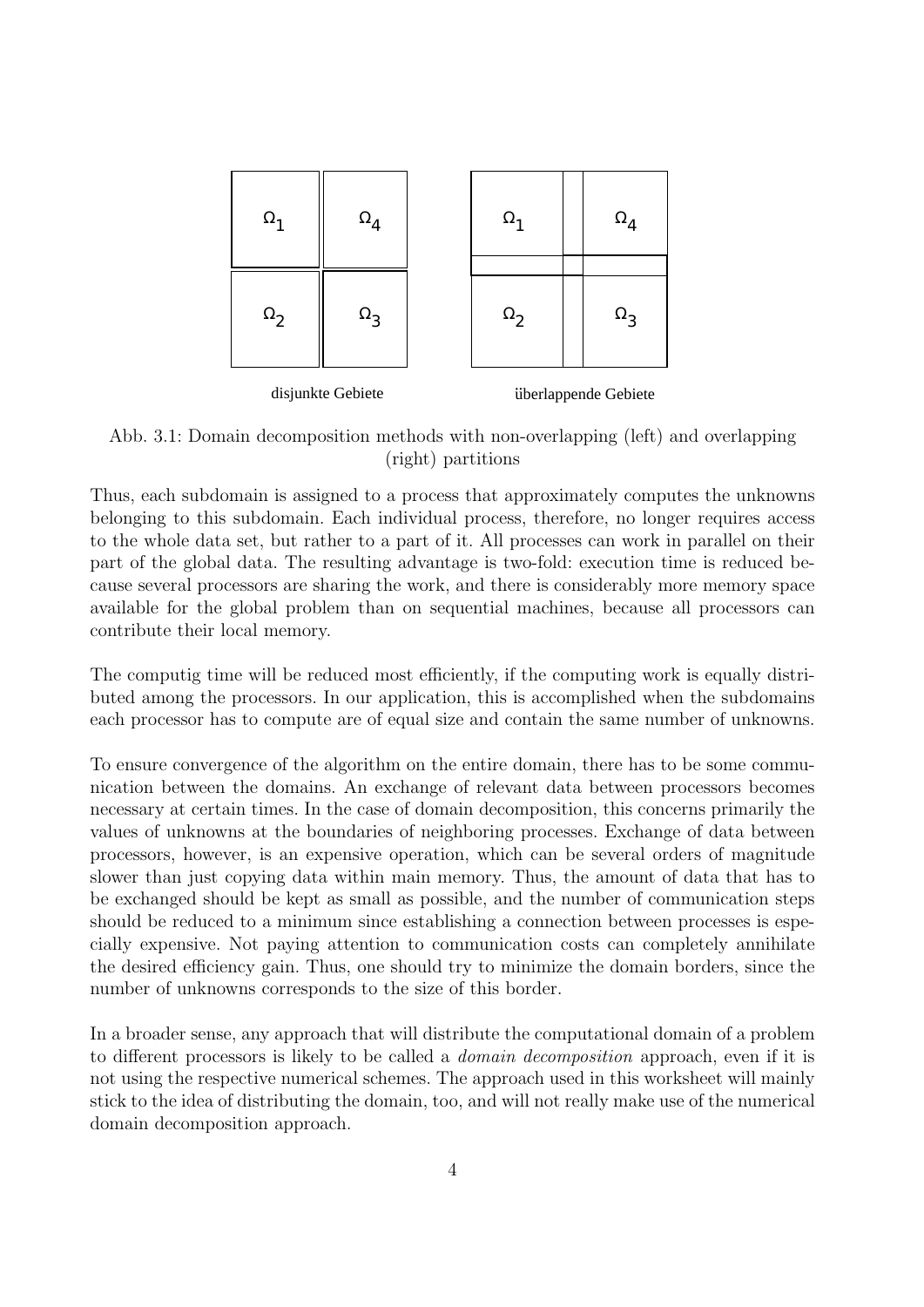#### **4 Parallelization of the Flow Code**

Let's now turn to the parallelization of the sequential program described in Worksheet 1. We begin by dividing the base domain  $\Omega$  for the flow calculation along the grid lines into  $i_{proc}$ parts in the *x* direction and  $j_{proc}$  parts in the *y* direction, so that we get  $i_{proc} \cdot j_{proc}$  rectangular subdomains  $\Omega_{ip,jp}, i p = 1, \ldots, i_{proc}, j p = 1, \ldots, j_{proc}$ . This decomposition is represented in Figure 3.2 where the grid lines of the staggered grid are shown as dashed lines and the subdomain boundaries as solid lines. In each process, the pressure and velocity values in the interior of the associated subdomain are calculated. To save an additional communication step, velocities lying exactly on a subdomain boundary are computed by both processes involved.



Thus, a process treating a subdomain  $[(il - 1)\delta x, ir \delta x] \times [(jb - 1)\delta y, jt \delta y]$  will require the values shown in Figure 3.3. The values lying on points marked with white symbols must be computed by the process itself, whereas the values in the black points only serve as boundary data to determine the values in the interior and on the subdomain boundary. These boundary values are – unless they fall outside the total domain  $\Omega$  – calculated by the neighboring processes. The boundary values must therefore be sent, in an appropriate form and with a proper frequency, by the neighboring processes. The following communication steps have to be implemented:

- After each SOR step in the pressure iteration, the pressure values located in the boundary strips must be exchanged as represented in Figure 3.4, such that the computation can proceed in the subdomains with the up-to-date boundary values. To avoid network overloading with too many simultaneous data bursts, the data exchange might be performed in four steps – to the left, to the right, up, and down – send all relevant data to the respective neighbour as block of data.
- Following the data exchange of one SOR smoothing step, the termination criteria has to be evaluated: Therefore, each node computes its contribution to the global residual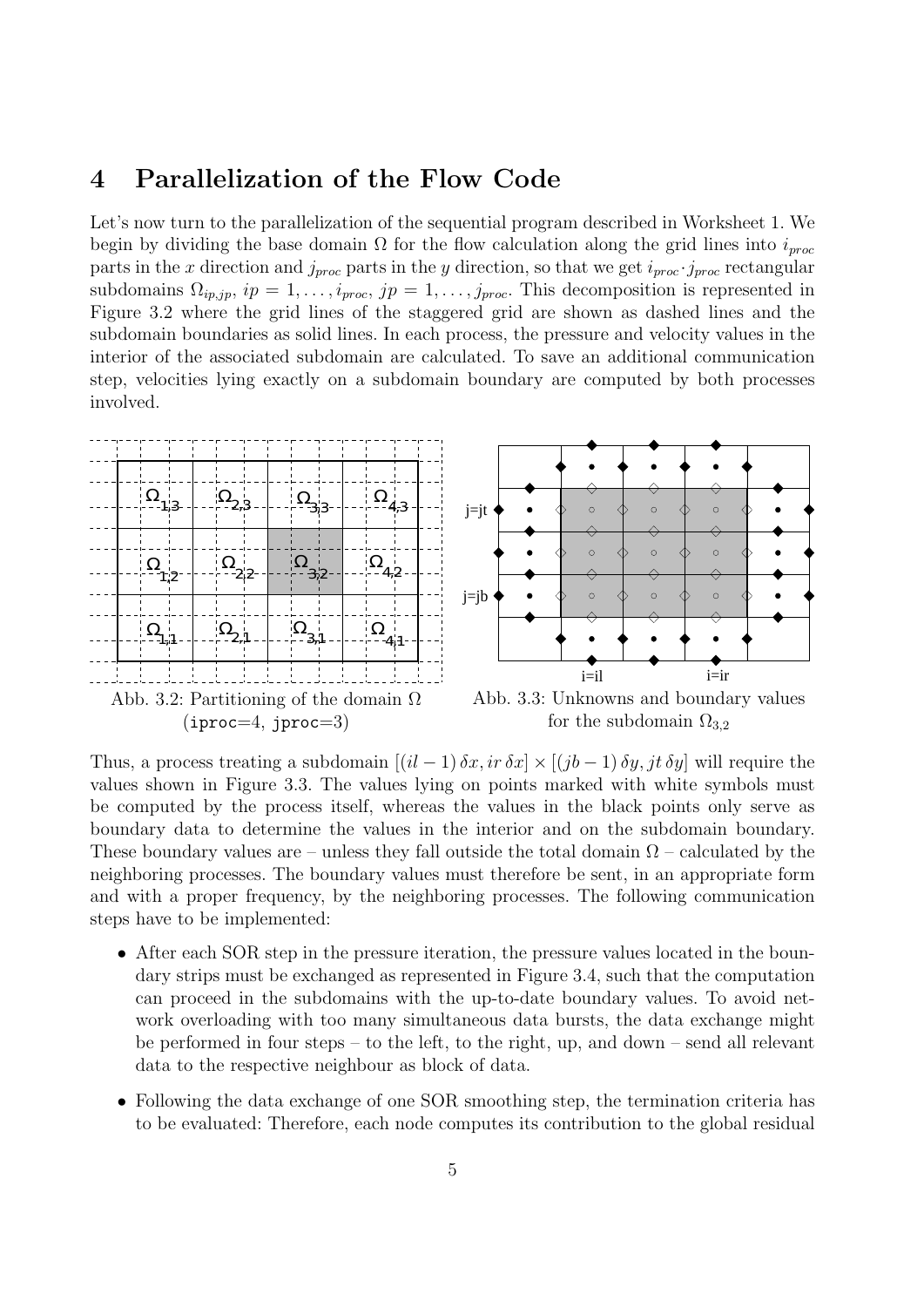and, afterwards, sends the partial sum to a single process (master process). This process then decides whether to terminate the pressure iteration (tolerance *ε* achieved or the maximum number of iterations itmax exceeded) and broadcasts a message to all other processes saying whether to perform the next iteration step or to terminate the pressure iteration.



Abb. 3.4: Exchange of pressure values



Abb. 3.5: Exchange of velocity values

- At the end of the pressure iteration the current valid pressure values are contained in the boundary strips, so the velocity values on the subdomain boundaries can be updated in calculate uv without any new communication. However, following calculate uv, the updated velocity values must be exchanged as depicted in Figure 3.5 to enable the calculation of *F* and *G* in the next time step.
- Finally, the new time step dt must be determined. To find it, the maximum absolute values of U und V must be first determined in calculate dt for each subdomain, and these local maxima should be sent then to the master process. The latter determines the global maxima and disseminates them over all processes. After that, the CFL condition (see Worksheet 1, (19)) returns the same value of time step dt on each partial process. This procedure is, in principle, analogous to that of residual computation.

We may summarize all the steps in the following algorithm: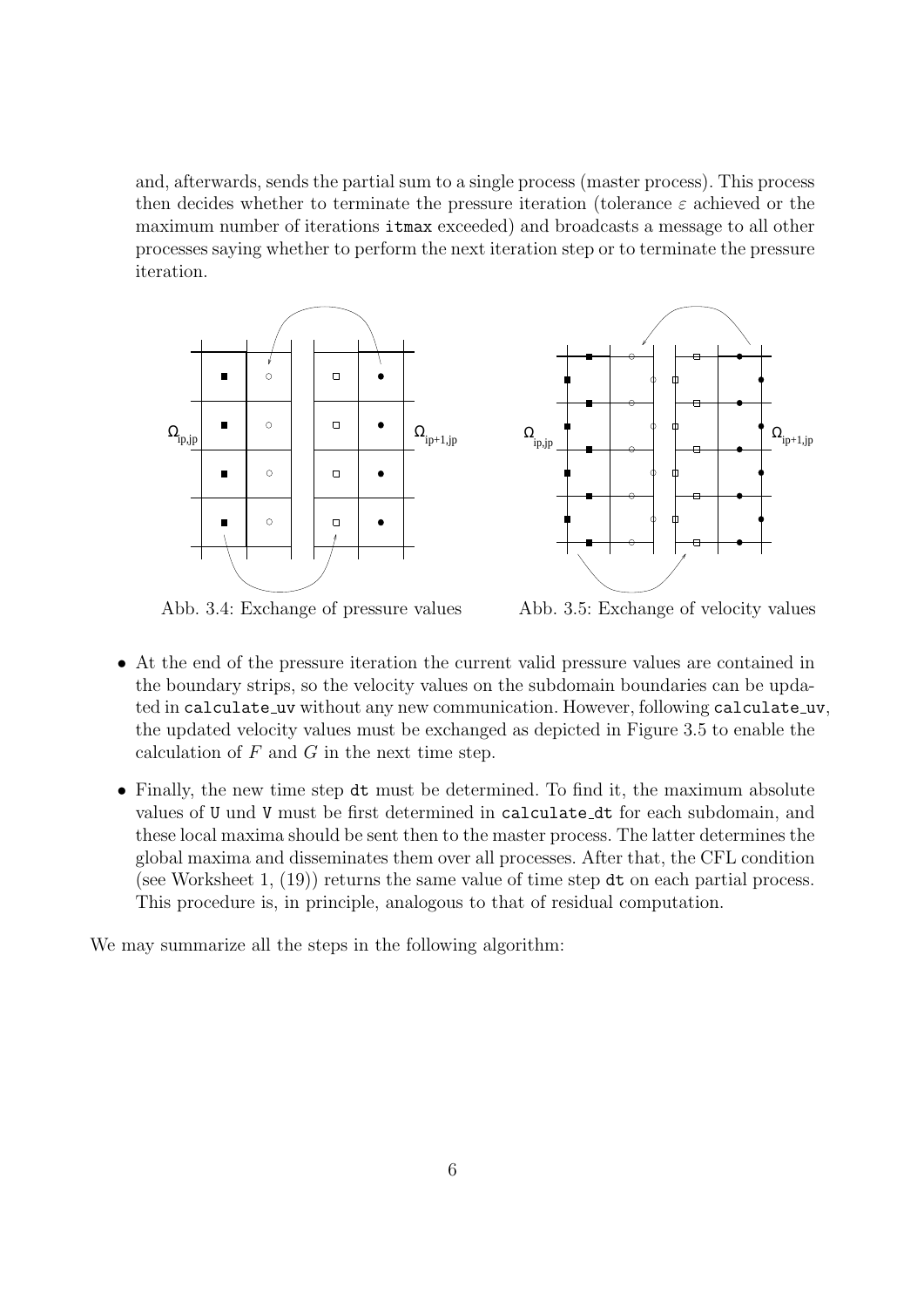#### **5 The algorithm**

Set  $t := 0, n := 0$ Assign initial values to *u, v, p* While  $t < t_{end}$ Set boundary values for *u* und *v* Compute  $F^{(n)}$  and  $G^{(n)}$  according to (Worksheet 1,(9),(10),(17)) Compute the right-hand side of the pressure equation (Worksheet 1,(11)) Set  $it := 0$ While  $it < itmax$  and  $||r^{it}|| > eps$ Set the appropriate pressure boundary values (Worksheet 1, (16)) Perform an SOR cycle according to Worksheet 1,(12) Exchange the pressure values in the boundary strips Compute the partial residual sum and send it to the master process The *master process* computes the residual norm of the pressure equation  $\|r^{it}\|$  and broadcasts it to all the other processes  $it := it + 1$ Compute  $u^{(n+1)}$  and  $v^{(n+1)}$  according to Worksheet 1,(7),(8) Exchange the velocity values in the boundary strips Compute the maximum values of  $u^{(n+1)}$  and  $v^{(n+1)}$  for each process and send them to the master process (local max values) The  $master$   $process$  computes the global maximum values of  $u^{(n+1)}$ and  $v^{(n+1)}$  and broadcasts them to all other processes Compute the common *δt* according to Worksheet 1, (19)  $t := t + \delta t$  $n := n + 1$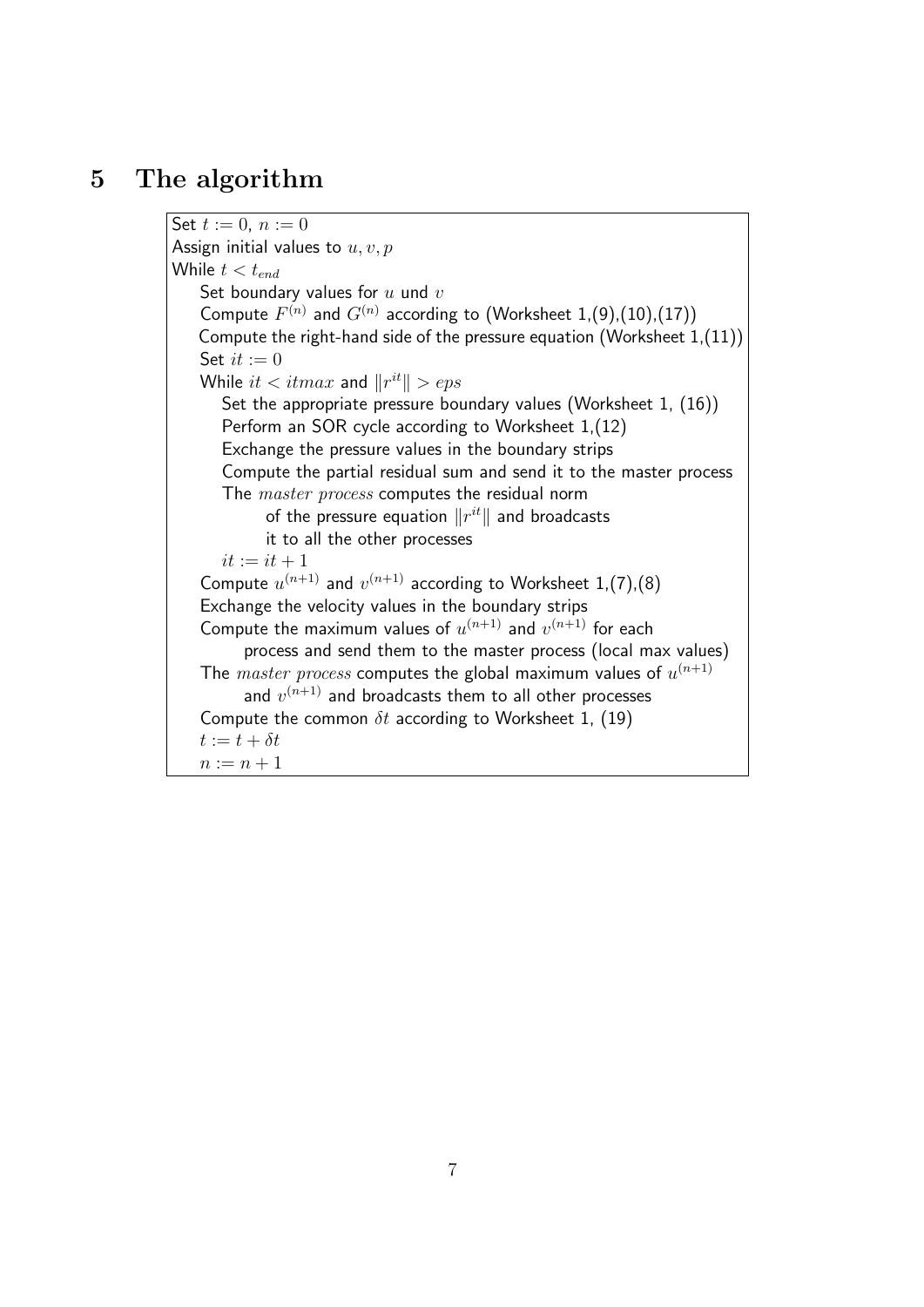## **6 Implementation on a Network of Computers Using MPI**

MPI stands for *Message Passing Interface* and defines a standard interface to incorporate many heterogeneous computers (workstations, parallel computers, vector machines) into a single virtual homogeneous parallel computer network. This standard has been established by the *MPI-Forum* (http://www.mpi-forum.org) and is also supported by a number of computer vendors (IBM, SGI, HP, etc.) providing their own libraries containing their native compilers and hardware extensions. Furthermore, there are also "Public Domain Implementations" available, as, for example, *mpich* (http://www-unix.mcs.anl.gov/mpi/) – the implementation used at this Chair, which is going to be employed in the present Practical Course.

The parallel program development with MPI does not imply writing a different program for each process. Instead of this, one program is distributed among all the nodes, i.e. several instances of the program are running in the cluster (*SPMD* – single program multiple data, a special case of MIMD). To each program instance, a unique variable (process ID) is assigned and all the sender / receiver identification is done using these IDs. To make MPI work properly, the directories in which the application is stored have to be the same on each node. For a network file system like the one existing at this Chair this holds.

In the parallelization of our flow code, we follow the principle of an additive, disjunct domain decomposition approach described in Section 4. Thus, in a processor treating the subdomain  $[(i\ell - 1)\delta x, i\tau \delta x] \times [(j\ell - 1)\delta y, j\tau \delta y]$ , the local arrays must have the following dimensions:

- *•* P [il-1,ir+1]*×*[jb-1,jt+1]
- *•* U [il-2,ir+1]*×*[jb-1,jt+1]
- *•* V [il-1,ir+1]*×*[jb-2,jt+1] (*∗*)
- *•* F [il-2,ir+1]*×*[jb-1,jt+1]
- *•* G [il-1,ir+1]*×*[jb-2,jt+1]
- *•* RS [il,ir]*×*[jb,jt]

#### **Problems**

- 1. Familiarize yourself with the concept of MPI-based parallel programming, MPI operations and the MPI environment on the lab's computers.
- 2. Copy from the Practical Course's web site the new program frames consisting of Makefile, parallel.h, parallel.c. Furthermore, you will need the files init.h, init.c, boundary val.h, boundary val.c, uvp.h, uvp.c, visual.h, visual.c, helper.h, helper.c, main.c.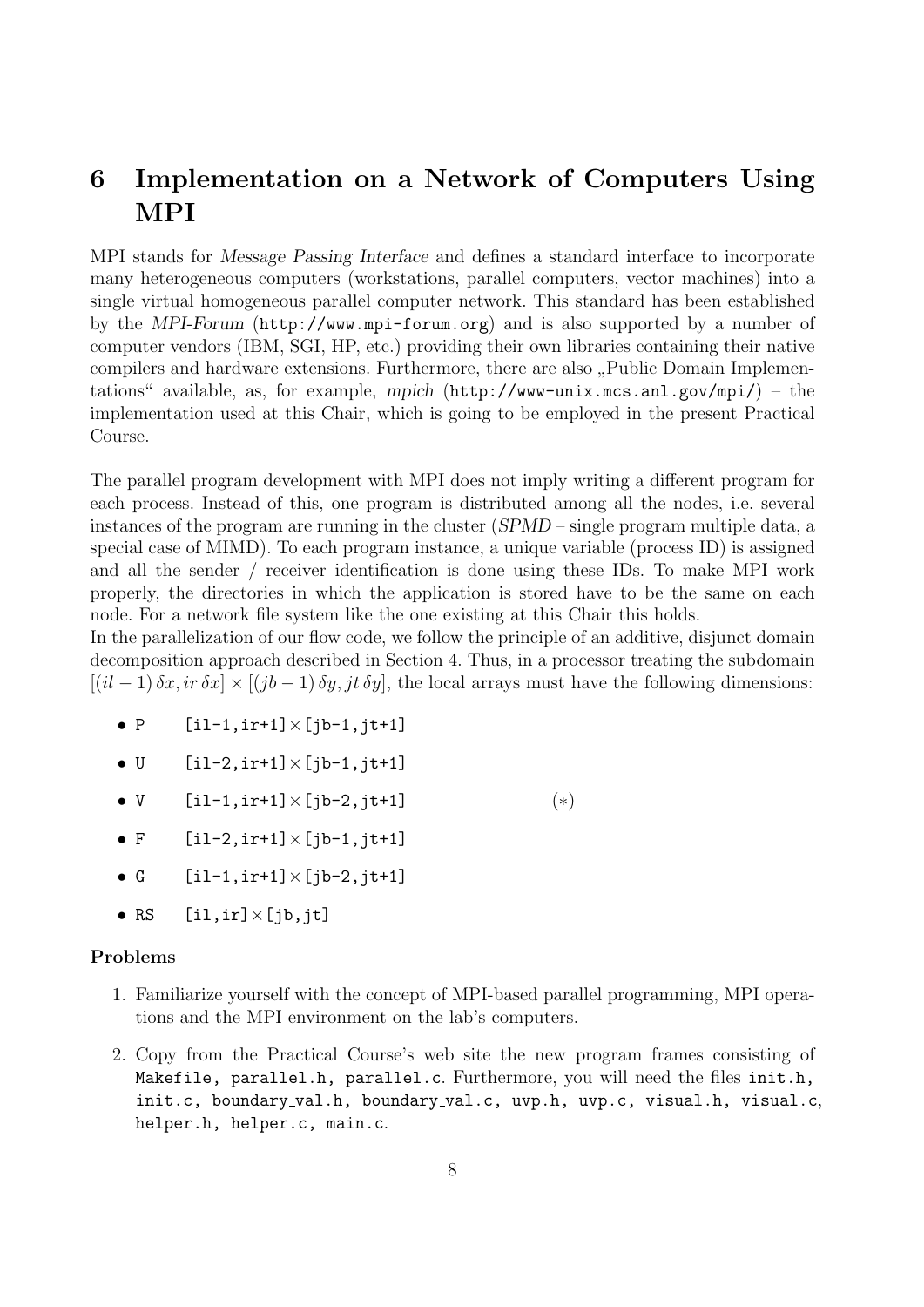- 3. Implement the following functions in parallel.c and parallel.h:
	- *•* void init parallel (int iproc,int jproc,int imax,int jmax, int \*myrank,int \*il,int \*ir,int \*jb,int \*jt, int \*rank\_1, int \*rank\_r, int \*rank\_b, int \*rank\_t, int \*omg i,int \*omg j,int num proc)

The call of  $MPI\_Init(...)$  must be present in the master program from the very beginning, so that in the routine to be written n processes should be taken into account.

At first, the boundaries  $i, i, j, j$ , it and indices omg i, omg j for all subdomains must be computed in the master process and sent to the respectively assigned processes. For the computational domain of an arbitrary dimension and for an arbitrary number of processors (arranged in i- and j-directions), one must implement equipartitioning as uniform as possible.

Analogously, the neighborhood relationships should be determined, which means that the variables  $rank_1,rank_r,rank_b,rank_t$  should contain the process ID of the respective neighbors. The variables should be distributed for each subdomain, with the following MPI feature to be applied: If the subdomain lies, for example, at the physical boundary, then the process ID of a non-existent neighboring processes rank l to the left can be designated by the constant MPI PROC NULL. Should the process identified with MPI PROC NULL attempt later to send/receive data, then the corresponding MPI routine would return NOP (no operation). This feature spares some extraneous case differentiation, which makes the code more compact, transparent and efficient.

*•* void pressure comm(double \*\*P,int il,int ir,int jb,int jt int rank\_1, int rank\_r, int rank\_b, int rank\_t, double \*bufSend,double \*bufRecv, MPI Status \*status, int chunk)

This procedure will exchange pressure values between processors that treat adjacent subdomains (see Fig. 3.4). To evade a deadlock situation – for example, a situation where all processes are waiting to send or receive data, but to or from the wrong process –, one must stick to the following (or a similar) fixed order:

| send to the left   | — receive from the right,  |
|--------------------|----------------------------|
| send to the right  | — receive from the left.   |
| send to the top    | — receive from the bottom, |
| send to the bottom | — receive from the top.    |

Instead of the trivial solution consisting in the  $MPI\_Send(...)/MPI\_Recv(...)$ combination, you should, whenever possible, use more efficient variants with  $MPI\_Sender$  $(v, ...)$ . Here, the vectors bufSend, bufRecv can serve as sending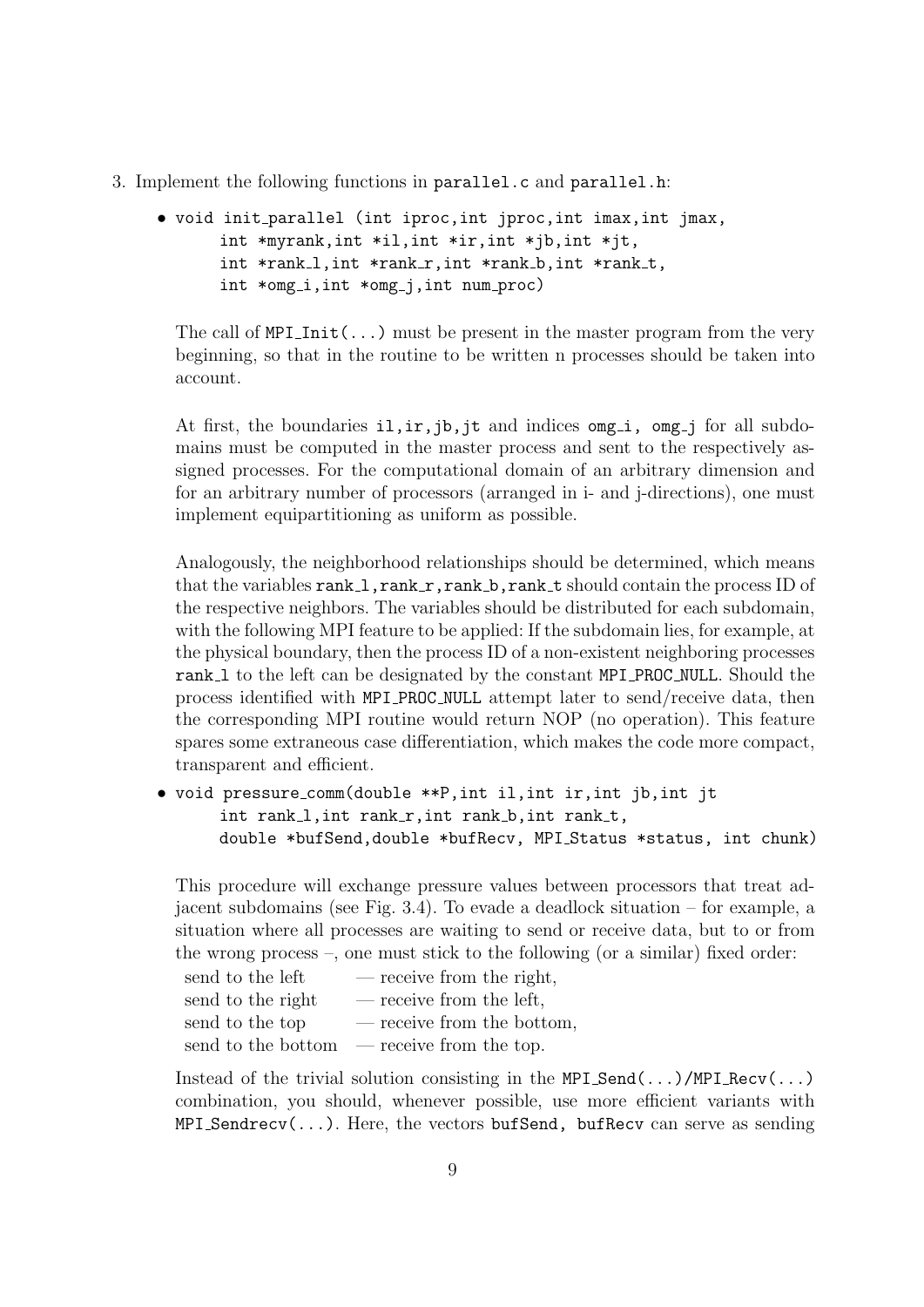and receiving buffers. Be careful where to allocate the memory for your buffers bufSend and bufRecv, because these operations take a relatively long time.

This function is called within sor before actually computing the residual.

• void uv\_comm (double\*\*U,double\*\*V,int il,int ir, int jb,int jt, int rank\_1, int rank\_r, int rank\_b, int rank\_t, double \*bufSend,double \*bufRecv, MPI Status \*status, int chunk)

This procedure is supposed to exchange the velocity values U und V between the processes treating adjacent subdomains (see Fig. 4.5). The data exchange should be performed in four steps as in pressure comm, and bufSend as well as bufRecv have the same semantics as described above. The values of U and V to be sent should be saved in a sufficiently large buffer bufSend or bufRecv. This function is called at the end of calculate uv.

- 4. Perform the following modifications in the functions of Worksheet 1:
	- *•* All spatial operations (loops over *i* and *j*) must be carried out only in the respective subdomains, with the properties of staggered grids and boundary strips being taken into account.
	- Since all informative **printf** outputs will be executed by each process, the readout feature is substantially limited. A remedy for this, especially for debugging, can be found in parallel.c, which provides some useful routines: Programm Message(...), Programm Sync(...), Programm Stop(...). Another approach is to restrict the output to one process.
	- *•* In visual.c: void output uvp(double \*\*U,double \*\*V,double \*\*P,int il,int ir, int  $jb, int$   $jt, int$   $omg_i, int$   $omg_i, char$   $*output_file)$

Each individual process writes an output file of its own. Hereby, only elements within the process' domain are to be plotted. Elements outside (in the strips, e.g.) shall not be written to the output file. Ensure, that the output filename for each processor is unique. Paraview allows for the visualisation of multiple input files. As the different domains are disjoint, our parallel visualisation requires for no special treatment: Just load all the output files written by the visualisation.

• In read\_parameter:

Enhance the function in such a way that the process partitioning arguments iproc and jproc can be additionally read out from the parameter file and passed to the main program.

*•* In main:

While allocating the memory, the arrays must have dimensions given in (*∗*). The main algorithm is, as described in Section 4, adjusted respectively. As the last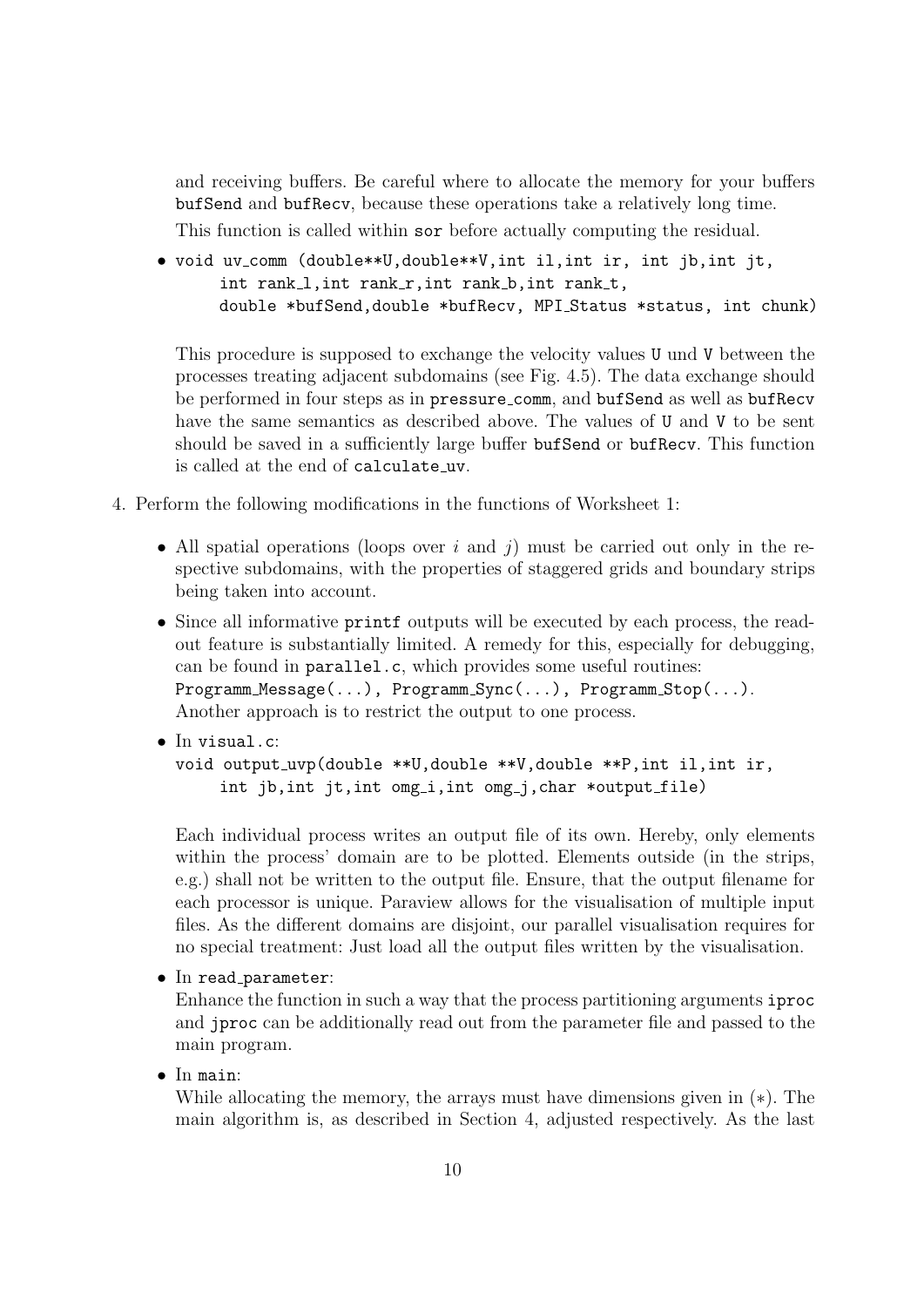instruction in the main program (before return 0), insert Programm Stop $(\ldots)$ from the file parallel.h, which results in all processes to be synchronized and the MPI Finalize() command to be called.

- In boundary\_values and spec\_boundary\_val: The corresponding boundary values must be set when the subdomain boundary coincides with that of the whole domain.
- In calculate\_fg und sor:

The formulas for boundary values must be applied only if the subdomain boundaries coincide with those of the entire domain. Moreover, the calculation of the residual in SOR must be modified as described in Section 4.

• In calculate\_dt:

For the adaptive time step control applied here, current values of maximal velocities over the entire computational domain are needed. As described in Section 4, a further communication step, similar to the one required for the residual calculation, has to be introduced.

• Test the parallel algorithm taking as an example the driven cavity with the following parameters:

```
imax = 300 jmax = 300 xlength = 10 ylength = 10dt = 0.01 t_end = 1.0 tau = 0.5 dt_value = 2.0
eps = 0.01 omega = 1.7 alpha = 0.5 itermax = 100
GX = 0.0 GY = 0.0 Re = 10UI = 0.0 VI = 0.0 PI = 0.0iproc = 2 jproc = 3
```
#### **7 Measuring Performance**

If the grid is sufficiently fine and the number of processors is high enough, impressive computing speed increases may be achieved with a parallel program as compared to a serial program. This performance increase is usually expressed using the terms *speedup* and *efficiency*. These quantities are defined as

- speedup  $S(p) := T(1)/T(p)$ ,
- parallel efficiency  $E(p) := T(1)/(p \cdot T(p)) = S(p)/p$ ,

where *p* is the number of processors in use and  $T(p)$  is the execution time of the parallel computation on *p* processors.

When measuring the runtimes on a busy network, though, neither the individual processors nor the computer network will provide their resources exclusively to a single computing task. Instead, other processes will compete for the available computing power and network bandwidth. Thus, for the set of parameters given above, i.e. a rather small problem, it's also possible to gain only a small speed-up or even a slow-down, because the computational load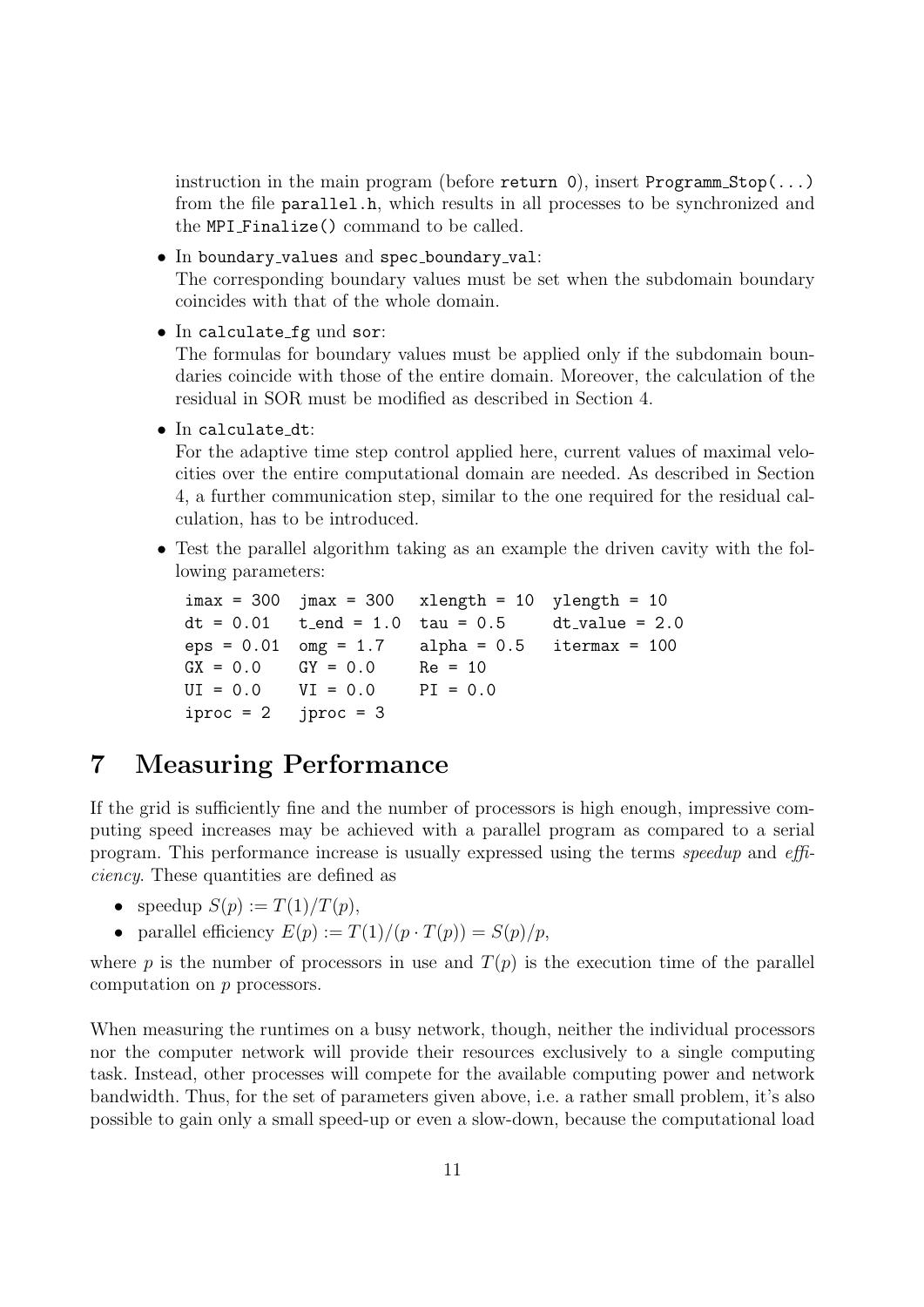is low in contrast to the time taken up by communication. The advantages of parallelization will really start to show in large computational problems. You should strive to achieve at least a noticeable speedup that improves when you increase the problem size on each partition. Otherwise, the purpose is primarily to get acquainted to the concepts and principal approaches to parallel systems and libraries as well as to illustrate these by example problems.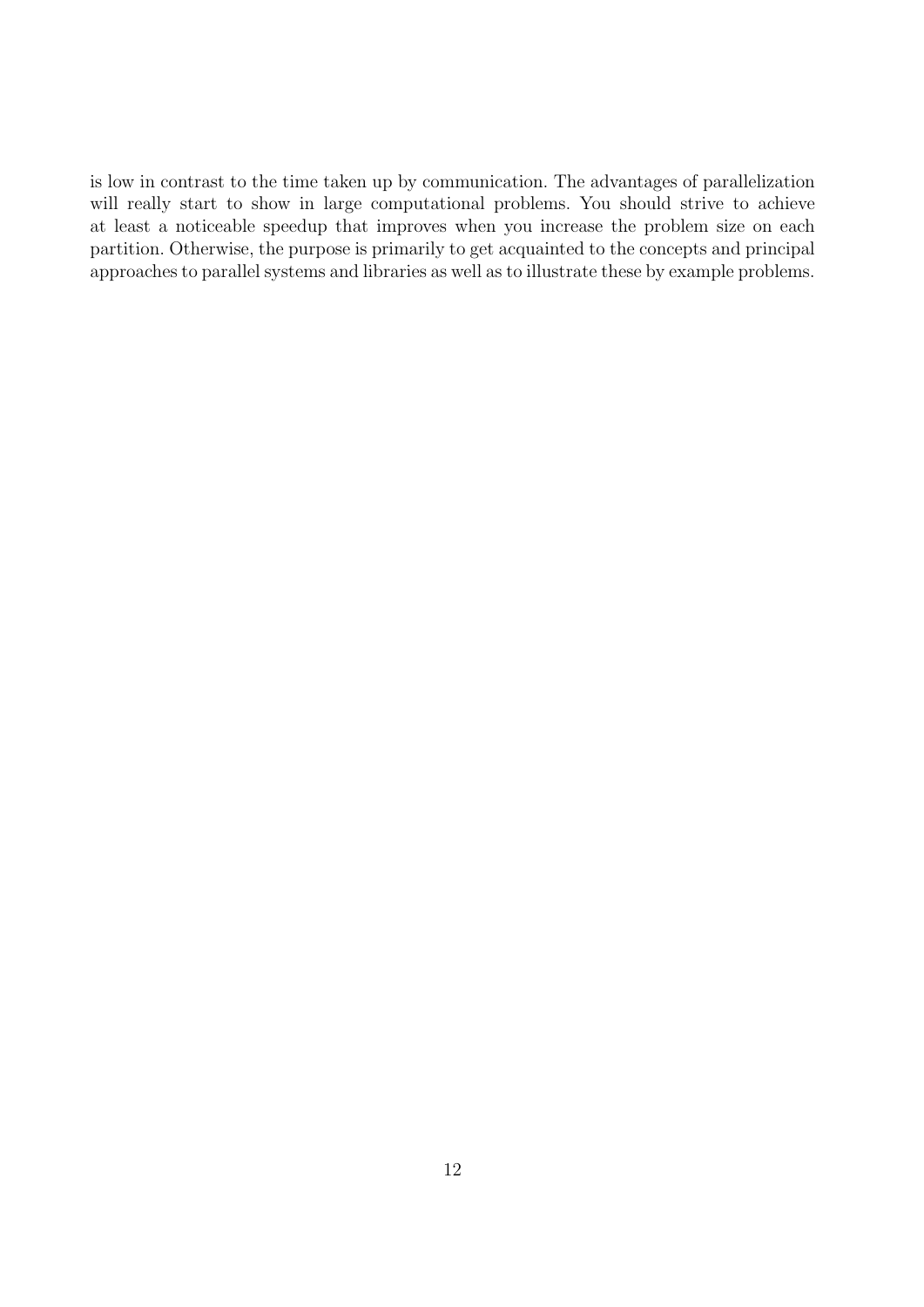#### **8 Appendix: Parallelization using MPI**

#include <stdlib.h>

In order to facilitate studying MPI, a short program is presented in this appendix demonstrating the transition from code to running a program. Here the program communication.c is given, which writes a process ID (rank) for each process into stdout, a singled-out process (e.g. with ID 0) sends the value PI to all others, and finally each process notifies the neighboring processes (myrank-1, myrank+1) of its ID. Here we also show how the both boundary cases can be handled with the aid of a special MPI constant MPI PROC NULL

```
#include <stdio.h>
#include <mpi.h>
const double PI = 3.14; \frac{1}{2} /* the value to be broadcasted */
int main(int argc, char* argv[]) {
  int i, myrank, nproc;
  int NeighborID_li, NeighborID_re;
  int recv_NeighborID_li, recv_NeighborID_re;
  double pi;
  MPI_Status status;
  /* initialisation */
  MPI_Init( &argc, &argv ); /* execute n processes */
  MPI_Comm_size( MPI_COMM_WORLD, &nproc ); /* asking for the number of processes */
  MPI_Comm_rank( MPI_COMM_WORLD, &myrank ); /* asking for the local process id */
  /* determine the neighbors */
  if ( 0 <b>myrank</b>)NeighbourID_1i = myrank - 1;else
     NeighborID_li = MPI_PROC_NULL; /* no neighbor */
  if ( (nproc - 1) > myrank )
     NeighborID_re = myrank + 1;
  else
     NeighborID_re = MPI_PROC_NULL; /* no neighbor */
  /* broadcast of pi from process 0 to all */
  if ( 0 == myrank )
```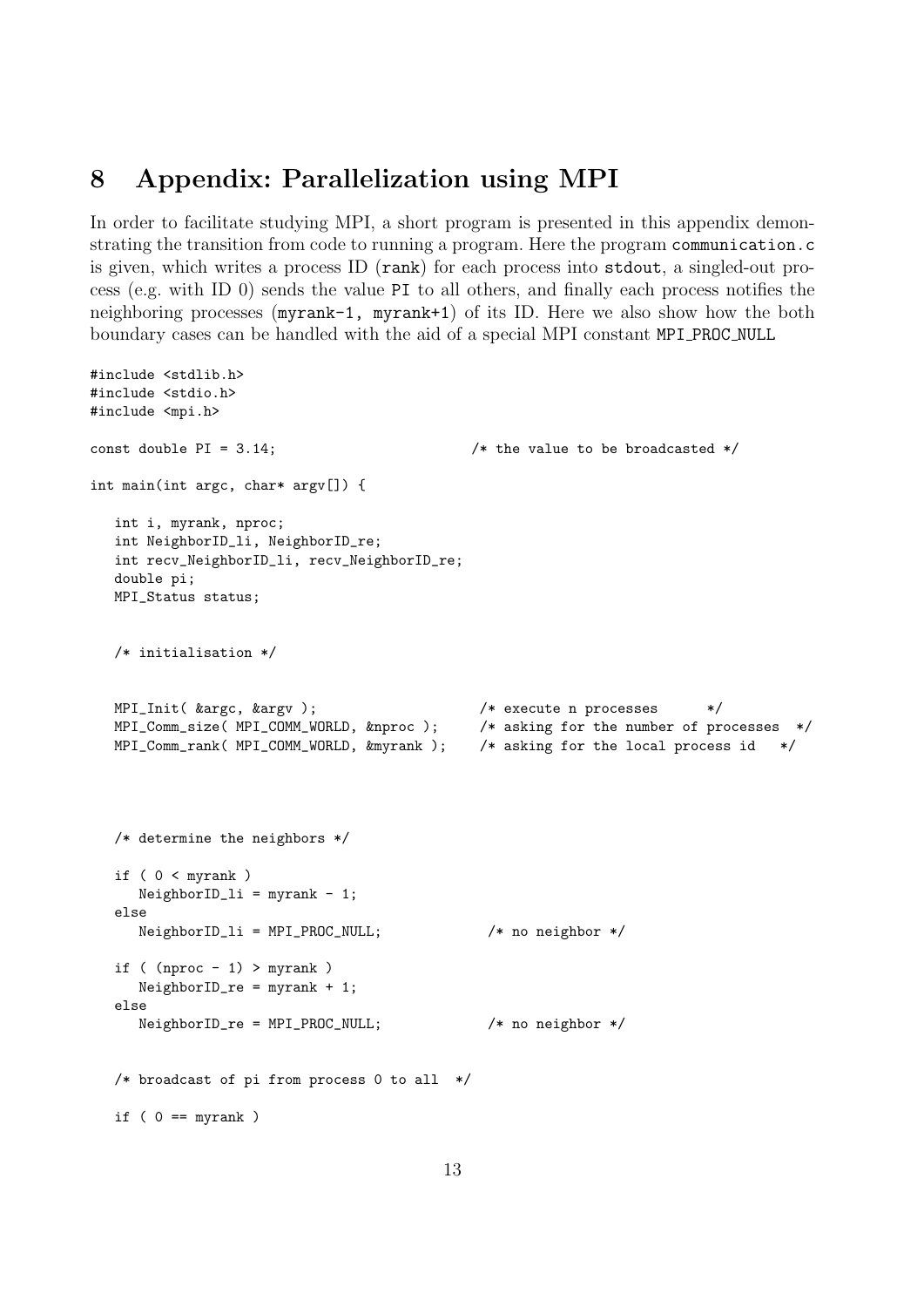```
pi = PI;
else
  pi = 0.0;
printf("Proc %2d : Before the broadcast pi = %e\n", myrank, pi);
MPI_Bcast( &pi, 1,MPI_DOUBLE, 0, MPI_COMM_WORLD );
printf("Proc %2d : After the broadcast pi = %e\n", myrank, pi);
/* send the ID to left/right neighbors (conventional)
   think over how the following send/receive procedure can be implemented with
   the help of a single MPI_Sendrecv command */
/* ID of a non-existent neighbor has the value MPI_PROC_NULL */
MPI_Send( &myrank, 1, MPI_INT, NeighborID_li, 1, MPI_COMM_WORLD );
MPI_Recv( &recv_NeighborID_re, 1, MPI_INT, NeighborID_re, 1,
         MPI_COMM_WORLD, &status );
if ( MPI_PROC_NULL != NeighborID_re )
   printf("Proc %2d : ID right neighbor = %2d\n", myrank, recv_NeighborID_re);
else
   printf("Proc %2d : ID right neighbor = MPI_PROC_NULL\n", myrank);
MPI_Send( &myrank, 1, MPI_INT, NeighborID_re, 2, MPI_COMM_WORLD );
MPI_Recv( &recv_NeighborID_li, 1, MPI_INT, NeighborID_li, 2,
         MPI_COMM_WORLD, &status );
if ( MPI_PROC_NULL != NeighborID_li )
   printf("Proc %2d : ID left neighbor = %2d\n", myrank, recv_NeighborID_li);
else
   printf("Proc %2d : ID left neighbor = MPI_PROC_NULL\n", myrank);
/* Epilog */
fflush(stdout); /* write out all output */
fflush(stderr);
MPI_Barrier( MPI_COMM_WORLD ); /* synchronize all processes */
MPI_Finalize(); \sqrt{*} end the MPI session */return 0;
```
Compilation and linking are done with mpicc, which accepts the general C-Compiler/Linker options. The following call might be used:

mpicc -o communication Communication.c

}

Each MPI program will be executed with the help of the mpirun shell script, to which at least the desirable number of processes as well as the executable should be passed as parameters: